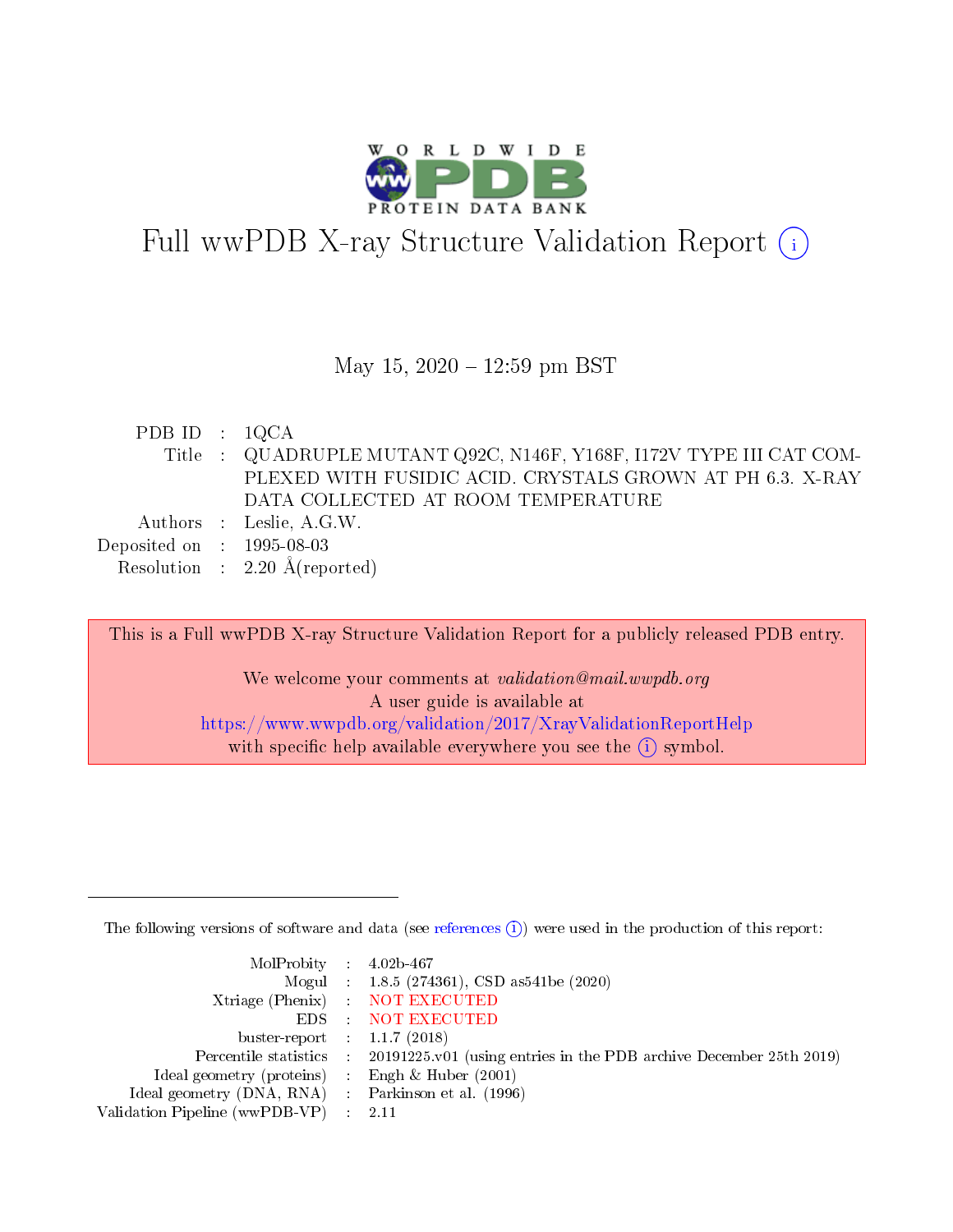# 1 [O](https://www.wwpdb.org/validation/2017/XrayValidationReportHelp#overall_quality)verall quality at a glance  $(i)$

The following experimental techniques were used to determine the structure: X-RAY DIFFRACTION

The reported resolution of this entry is 2.20 Å.

Percentile scores (ranging between 0-100) for global validation metrics of the entry are shown in the following graphic. The table shows the number of entries on which the scores are based.



| Metric                | Whole archive       | Similar resolution                                       |
|-----------------------|---------------------|----------------------------------------------------------|
|                       | (# $\rm{Entries}$ ) | $(\#\text{Entries}, \text{resolution range}(\text{\AA})$ |
| Clashscore            | 141614              | $5594(2.20-2.20)$                                        |
| Ramachandran outliers | 138981              | $5503(2.20-2.20)$                                        |
| Sidechain outliers    | 138945              | $5504(2.20-2.20)$                                        |

The table below summarises the geometric issues observed across the polymeric chains and their fit to the electron density. The red, orange, yellow and green segments on the lower bar indicate the fraction of residues that contain outliers for  $\geq=3$ , 2, 1 and 0 types of geometric quality criteria respectively. A grey segment represents the fraction of residues that are not modelled. The numeric value for each fraction is indicated below the corresponding segment, with a dot representing fractions  $\leq=5\%$ 

Note EDS was not executed.

| Mol | Chain | Length | Quality of chain |     |          |  |  |
|-----|-------|--------|------------------|-----|----------|--|--|
|     |       | വ വ    | 67%              | 28% | $\cdots$ |  |  |

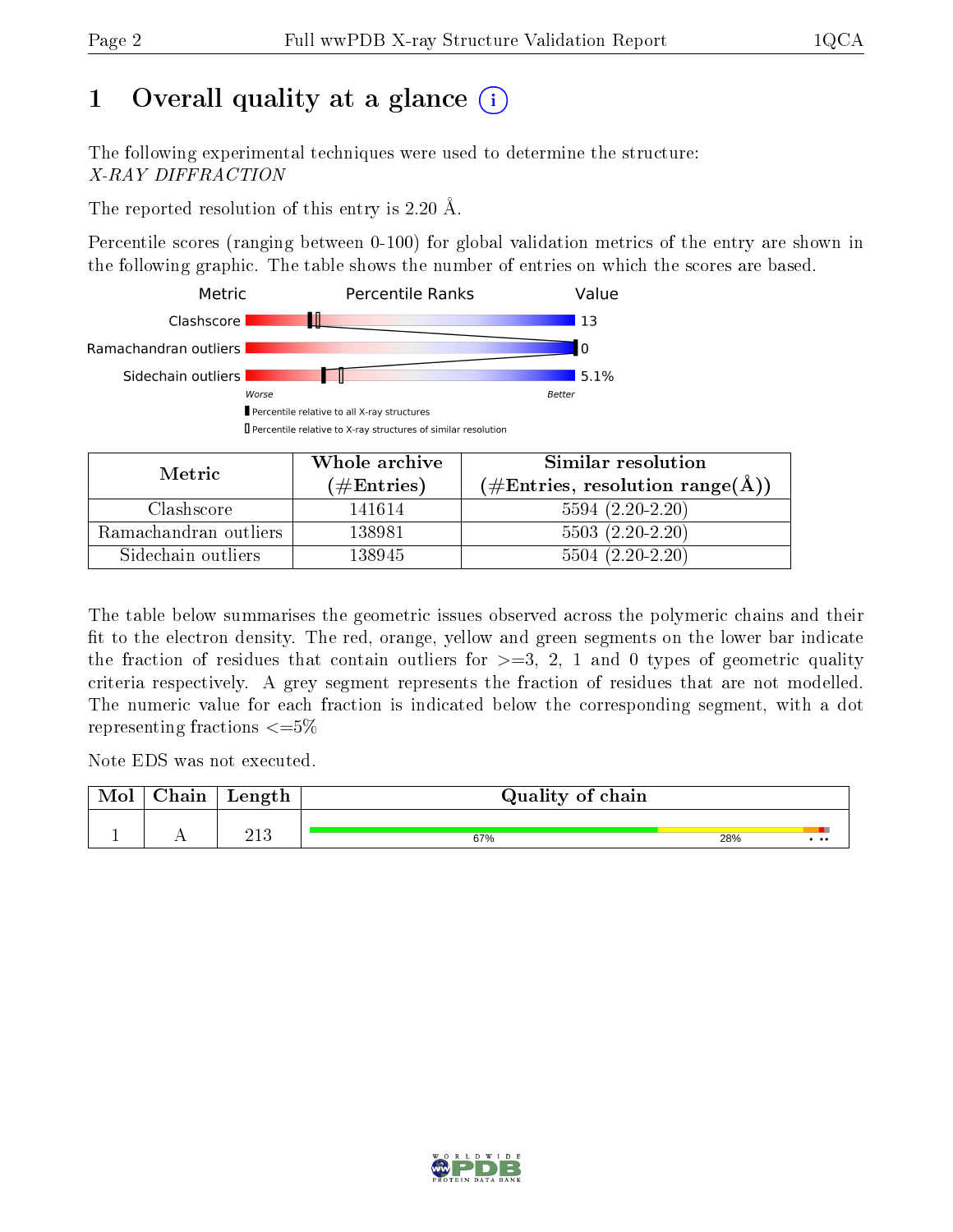# 2 Entry composition (i)

There are 4 unique types of molecules in this entry. The entry contains 1869 atoms, of which 0 are hydrogens and 0 are deuteriums.

In the tables below, the ZeroOcc column contains the number of atoms modelled with zero occupancy, the AltConf column contains the number of residues with at least one atom in alternate conformation and the Trace column contains the number of residues modelled with at most 2 atoms.

Molecule 1 is a protein called TYPE III CHLORAMPHENICOL ACETYLTRANSFERASE.

| Mol | Chain | Residues | Atoms         |     |     |     | $\text{ZeroOcc} \mid \text{AltConf} \mid \text{Trace}$ |  |  |
|-----|-------|----------|---------------|-----|-----|-----|--------------------------------------------------------|--|--|
|     |       |          | Tota.<br>1686 | 106 | 266 | 304 | $10\,$                                                 |  |  |

There are 4 discrepancies between the modelled and reference sequences:

| Chain | Residue | Modelled | Actual | Comment | Reference             |
|-------|---------|----------|--------|---------|-----------------------|
| A     | 92      | CYS.     | GL N   |         | CONFLICT   UNP P00484 |
|       | 146     | PHE.     | ASN    |         | CONFLICT   UNP P00484 |
|       | 168     | PHE.     | TYR.   |         | CONFLICT   UNP P00484 |
|       | 172.    | VAL      | ILE.   |         | CONFLICT   UNP P00484 |

• Molecule 2 is COBALT (II) ION (three-letter code: CO) (formula: Co).

|  | Mol   Chain   Residues | Atoms  | $\rm ZeroOcc \mid AltConf$ |  |
|--|------------------------|--------|----------------------------|--|
|  |                        | l'otal |                            |  |

• Molecule 3 is FUSIDIC ACID (three-letter code: FUA) (formula:  $C_{31}H_{48}O_6$ ).

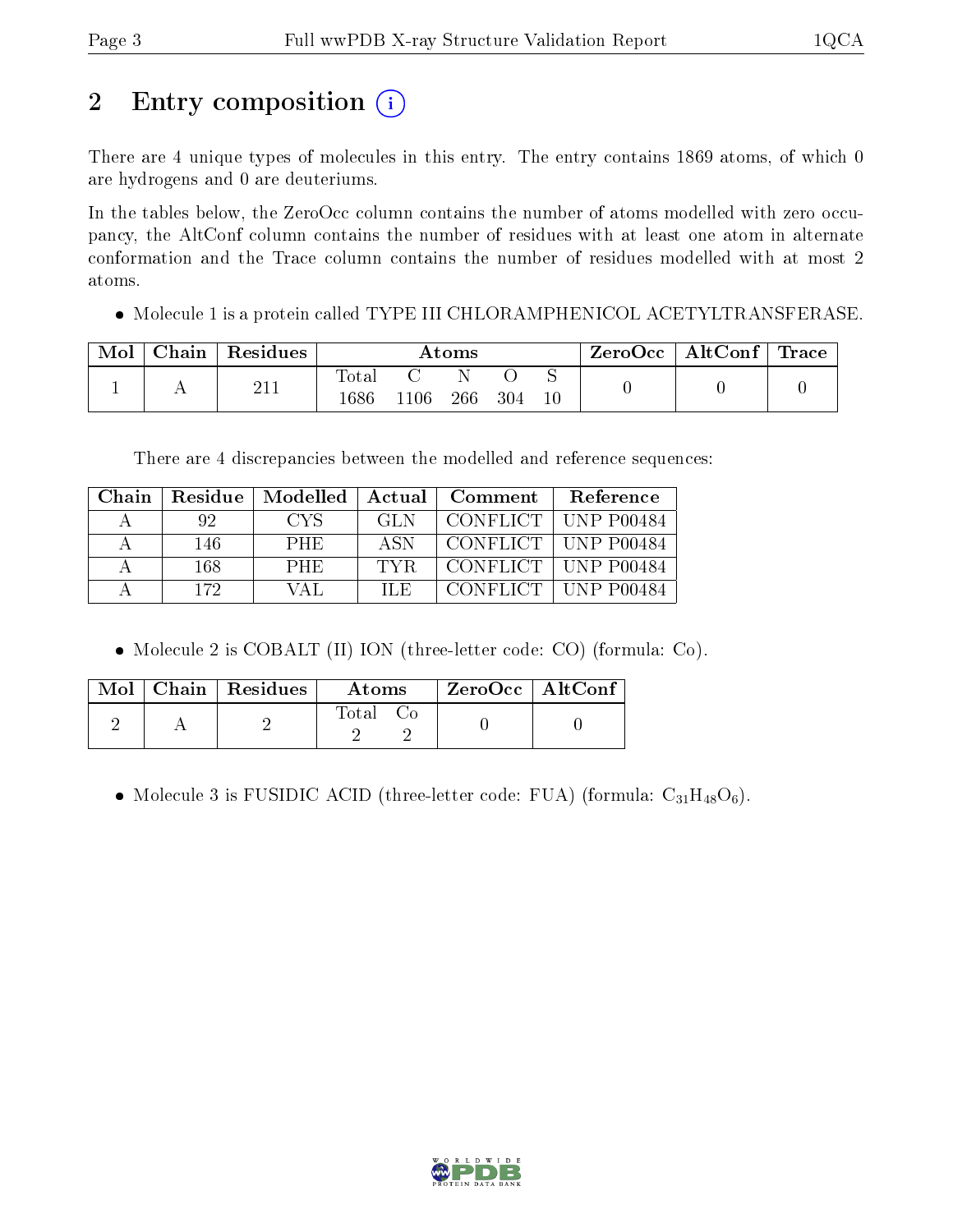

|  | $\mid$ Mol $\mid$ Chain $\mid$ Residues $\mid$ | Atoms     |  |  | ZeroOcc   AltConf |  |
|--|------------------------------------------------|-----------|--|--|-------------------|--|
|  |                                                | Total C O |  |  |                   |  |

Molecule 4 is water.

|  | $Mol$   Chain   Residues | Atoms              | $ZeroOcc \   \ AltConf \$ |  |
|--|--------------------------|--------------------|---------------------------|--|
|  |                          | $\rm Total$<br>-44 |                           |  |

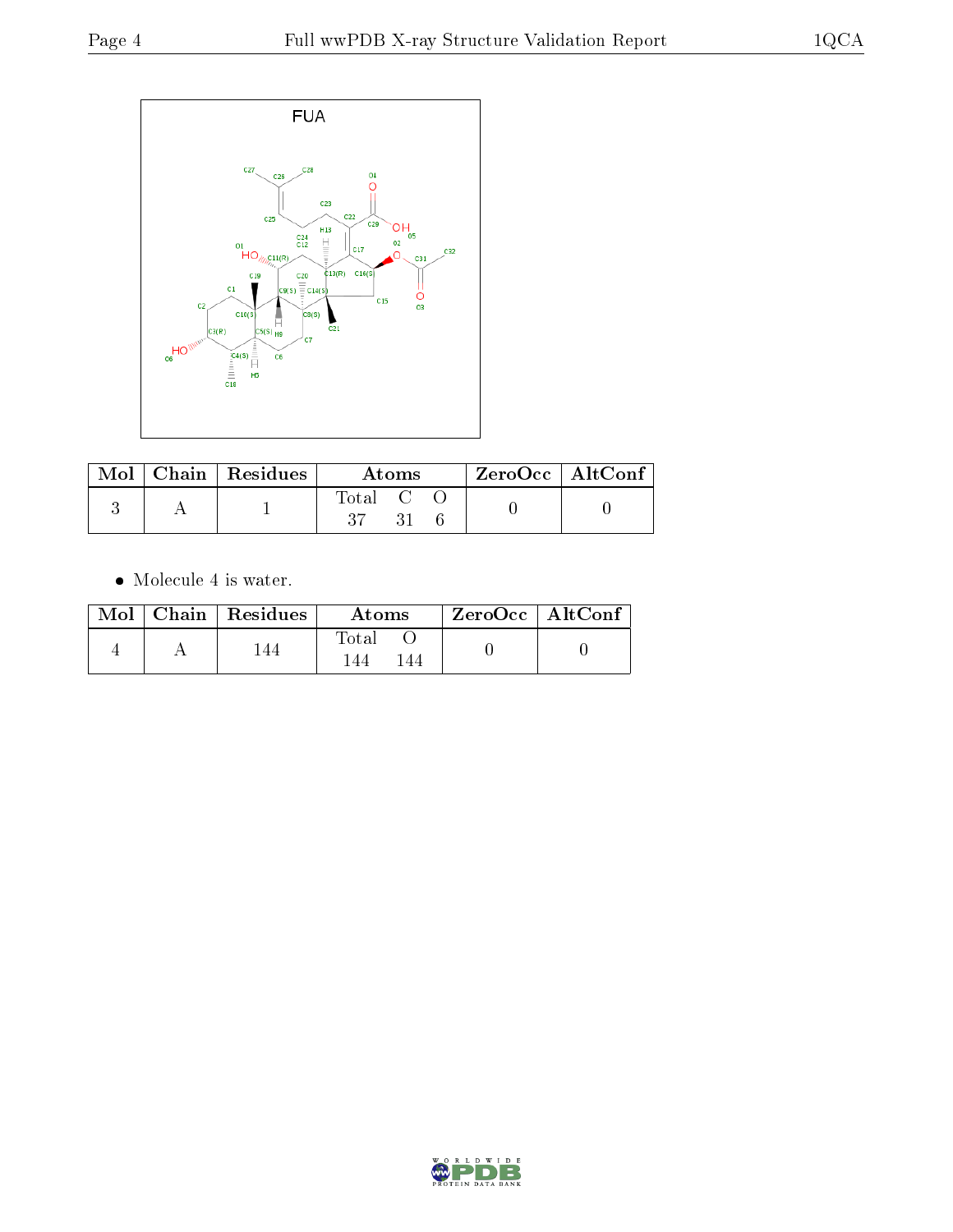# 3 Residue-property plots  $(i)$

These plots are drawn for all protein, RNA and DNA chains in the entry. The first graphic for a chain summarises the proportions of the various outlier classes displayed in the second graphic. The second graphic shows the sequence view annotated by issues in geometry. Residues are colorcoded according to the number of geometric quality criteria for which they contain at least one outlier: green  $= 0$ , yellow  $= 1$ , orange  $= 2$  and red  $= 3$  or more. Stretches of 2 or more consecutive residues without any outlier are shown as a green connector. Residues present in the sample, but not in the model, are shown in grey.

Note EDS was not executed.

• Molecule 1: TYPE III CHLORAMPHENICOL ACETYLTRANSFERASE



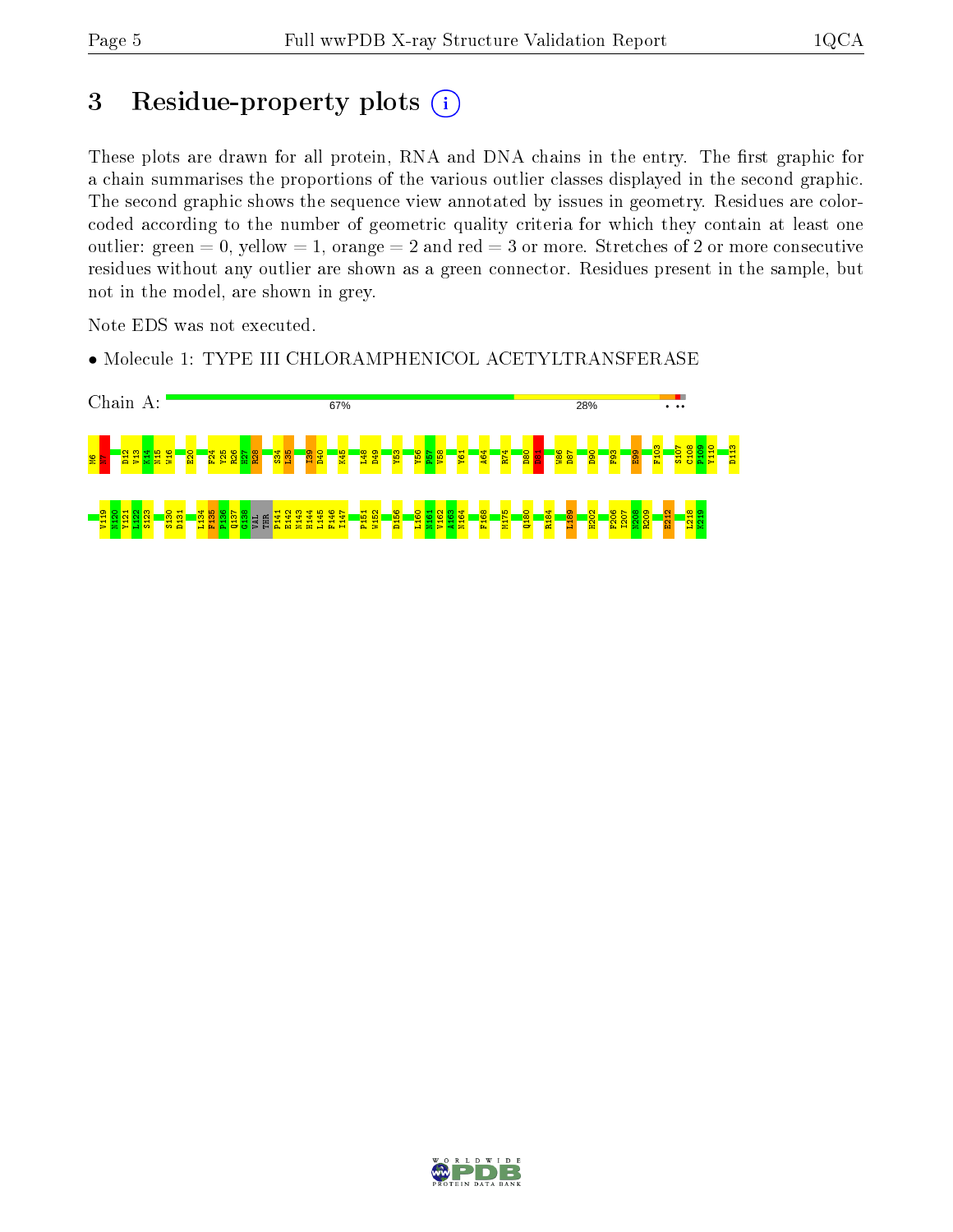# 4 Data and refinement statistics  $(i)$

Xtriage (Phenix) and EDS were not executed - this section is therefore incomplete.

| Property                               | <b>Value</b>                                       | Source    |  |
|----------------------------------------|----------------------------------------------------|-----------|--|
| Space group                            | H 3 2                                              | Depositor |  |
| Cell constants                         | 107.81Å<br>$107.81\text{\AA}$<br>124.13Å           |           |  |
| a, b, c, $\alpha$ , $\beta$ , $\gamma$ | $90.00^\circ$<br>$120.00^{\circ}$<br>$90.00^\circ$ | Depositor |  |
| Resolution $(A)$                       | 2.20<br>6.00                                       | Depositor |  |
| % Data completeness                    | $99.0(6.00-2.20)$                                  | Depositor |  |
| (in resolution range)                  |                                                    |           |  |
| $\mathrm{R}_{merge}$                   | 0.10                                               | Depositor |  |
| $\mathrm{R}_{sym}$                     | (Not available)                                    | Depositor |  |
| Refinement program                     | PROLSQ                                             | Depositor |  |
| $R, R_{free}$                          | (Not available)<br>0.174                           | Depositor |  |
| Estimated twinning fraction            | $\overline{\text{No}}$ twinning to report.         | Xtriage   |  |
| Total number of atoms                  | 1869                                               | wwPDB-VP  |  |
| Average B, all atoms $(A^2)$           | 21.0                                               | wwPDB-VP  |  |

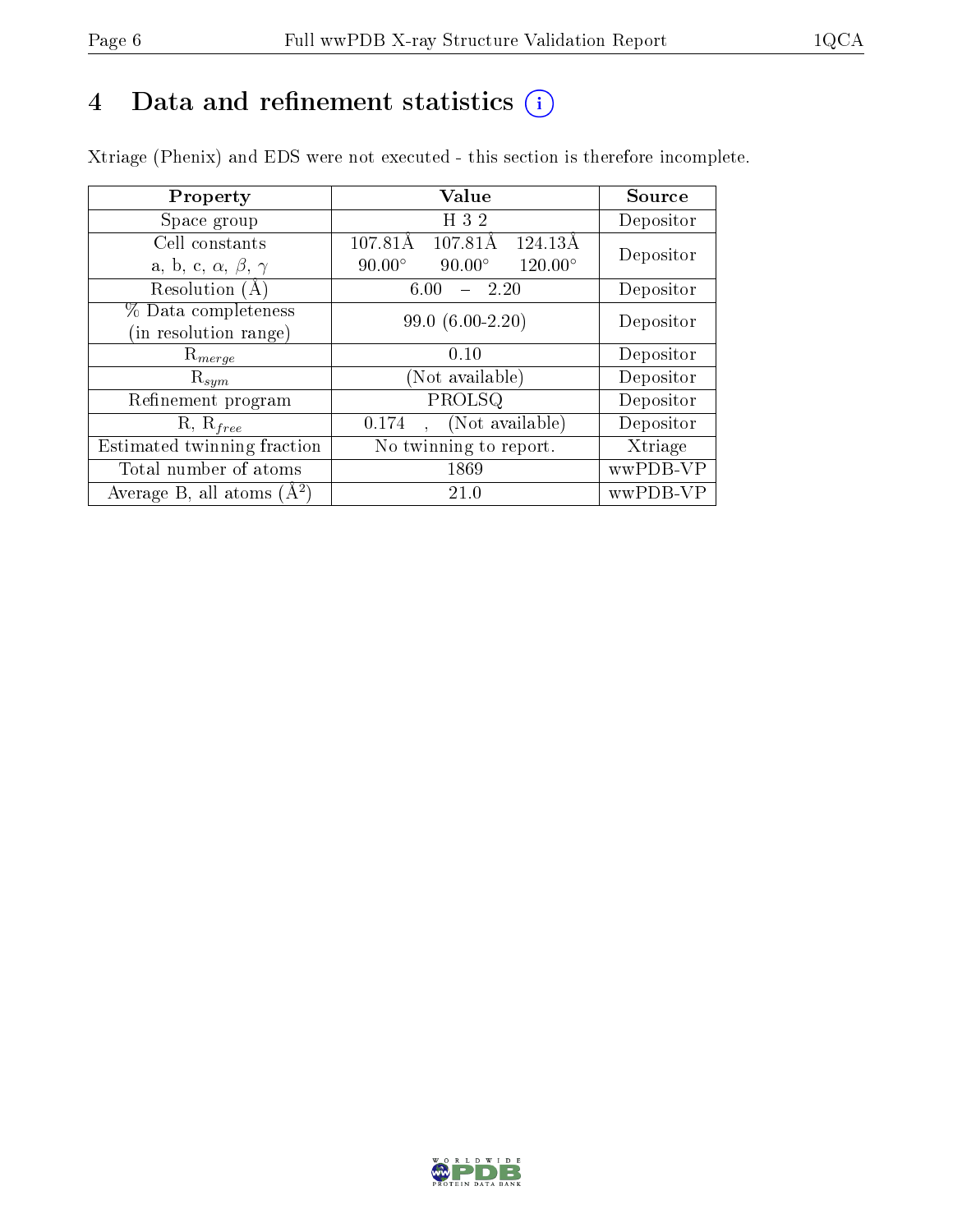# 5 Model quality  $(i)$

## 5.1 Standard geometry  $(i)$

Bond lengths and bond angles in the following residue types are not validated in this section: CO, FUA

The Z score for a bond length (or angle) is the number of standard deviations the observed value is removed from the expected value. A bond length (or angle) with  $|Z| > 5$  is considered an outlier worth inspection. RMSZ is the root-mean-square of all Z scores of the bond lengths (or angles).

| Mol   Chain |      | Bond lengths                 |      | Bond angles      |
|-------------|------|------------------------------|------|------------------|
|             |      | RMSZ $\mid \#Z \mid >5$ RMSZ |      | $\# Z  > 5$      |
|             | 1.05 | 0/1734                       | 2.03 | $56/2355(2.4\%)$ |

There are no bond length outliers.

All (56) bond angle outliers are listed below:

| Mol            | Chain            | Res | <b>Type</b>             | <b>Atoms</b>            | Z        | Observed $(°)$ | Ideal $(°)$ |
|----------------|------------------|-----|-------------------------|-------------------------|----------|----------------|-------------|
| $\mathbf{1}$   | A                | 28  | $\rm{ARG}$              | NE-CZ-NH1               | 15.71    | 128.16         | 120.30      |
| $\mathbf{1}$   | А                | 26  | ARG                     | NE-CZ-NH <sub>2</sub>   | $-11.36$ | 114.62         | 120.30      |
| $\mathbf{1}$   | А                | 142 | GLU                     | OE1-CD-OE2              | 11.02    | 136.52         | 123.30      |
| $\mathbf{1}$   | $\boldsymbol{A}$ | 28  | ARG                     | NE-CZ-NH <sub>2</sub>   | $-9.89$  | 115.36         | 120.30      |
| $\mathbf{1}$   | $\bf{A}$         | 131 | <b>ASP</b>              | $\overline{C}B$ -CG-OD1 | 9.79     | 127.11         | 118.30      |
| $\mathbf{1}$   | $\boldsymbol{A}$ | 110 | <b>TYR</b>              | $CB-CG-CD1$             | $-9.22$  | 115.47         | 121.00      |
| $\mathbf{1}$   | A                | 6   | MET                     | $CA-CB-CG$              | 8.86     | 128.36         | 113.30      |
| $\mathbf{1}$   | A                | 113 | $\overline{\text{ASP}}$ | CB-CG-OD1               | 8.47     | 125.92         | 118.30      |
| $\mathbf 1$    | $\boldsymbol{A}$ | 35  | <b>LEU</b>              | $CA-CB-CG$              | 8.15     | 134.04         | 115.30      |
| $\overline{1}$ | А                | 80  | ASP                     | $CB-CG-OD1$             | $-7.88$  | 111.21         | 118.30      |
| $\mathbf{1}$   | А                | 156 | ASP                     | $CB-CG-OD2$             | 7.63     | 125.17         | 118.30      |
| $\mathbf 1$    | А                | 87  | <b>ASP</b>              | CB-CG-OD1               | 7.58     | 125.13         | 118.30      |
| $\mathbf{1}$   | $\boldsymbol{A}$ | 212 | GLU                     | $CA-CB-CG$              | 7.53     | 129.96         | 113.40      |
| $\overline{1}$ | $\bf{A}$         | 28  | $\rm{ARG}$              | $CG$ - $CD$ - $NE$      | 7.51     | 127.56         | 111.80      |
| $\mathbf{1}$   | $\boldsymbol{A}$ | 212 | <b>GLU</b>              | $CG$ - $CD$ - $OE2$     | $-7.38$  | 103.54         | 118.30      |
| $\mathbf{1}$   | $\boldsymbol{A}$ | 80  | <b>ASP</b>              | $CB-CG-OD2$             | 7.28     | 124.85         | 118.30      |
| $\mathbf{1}$   | $\bf{A}$         | 24  | PHE                     | $CB-CG-CD1$             | $-7.17$  | 115.78         | 120.80      |
| $\overline{1}$ | A                | 206 | PHE                     | $CB-CG-CD2$             | $-6.80$  | 116.04         | 120.80      |
| $\mathbf{1}$   | $\bf{A}$         | 156 | <b>ASP</b>              | $CB-CG-OD1$             | $-6.72$  | 112.25         | 118.30      |
| $\mathbf{1}$   | А                | 184 | ARG                     | $CG$ - $CD$ - $NE$      | 6.69     | 125.85         | 111.80      |
| $\mathbf{1}$   | $\boldsymbol{A}$ | 24  | PHE                     | $CB-CG-CD2$             | 6.46     | 125.32         | 120.80      |
| $\mathbf{1}$   | $\boldsymbol{A}$ | 142 | <b>GLU</b>              | $CA-C-N$                | 6.43     | 131.34         | 117.20      |
| $\mathbf{1}$   | A                | 25  | <b>TYR</b>              | $CB-CG-CD2$             | $-6.40$  | 117.16         | 121.00      |
| $\mathbf{1}$   | А                | 180 | <b>GLN</b>              | $O-C-N$                 | 6.33     | 132.83         | 122.70      |

Continued on next page...

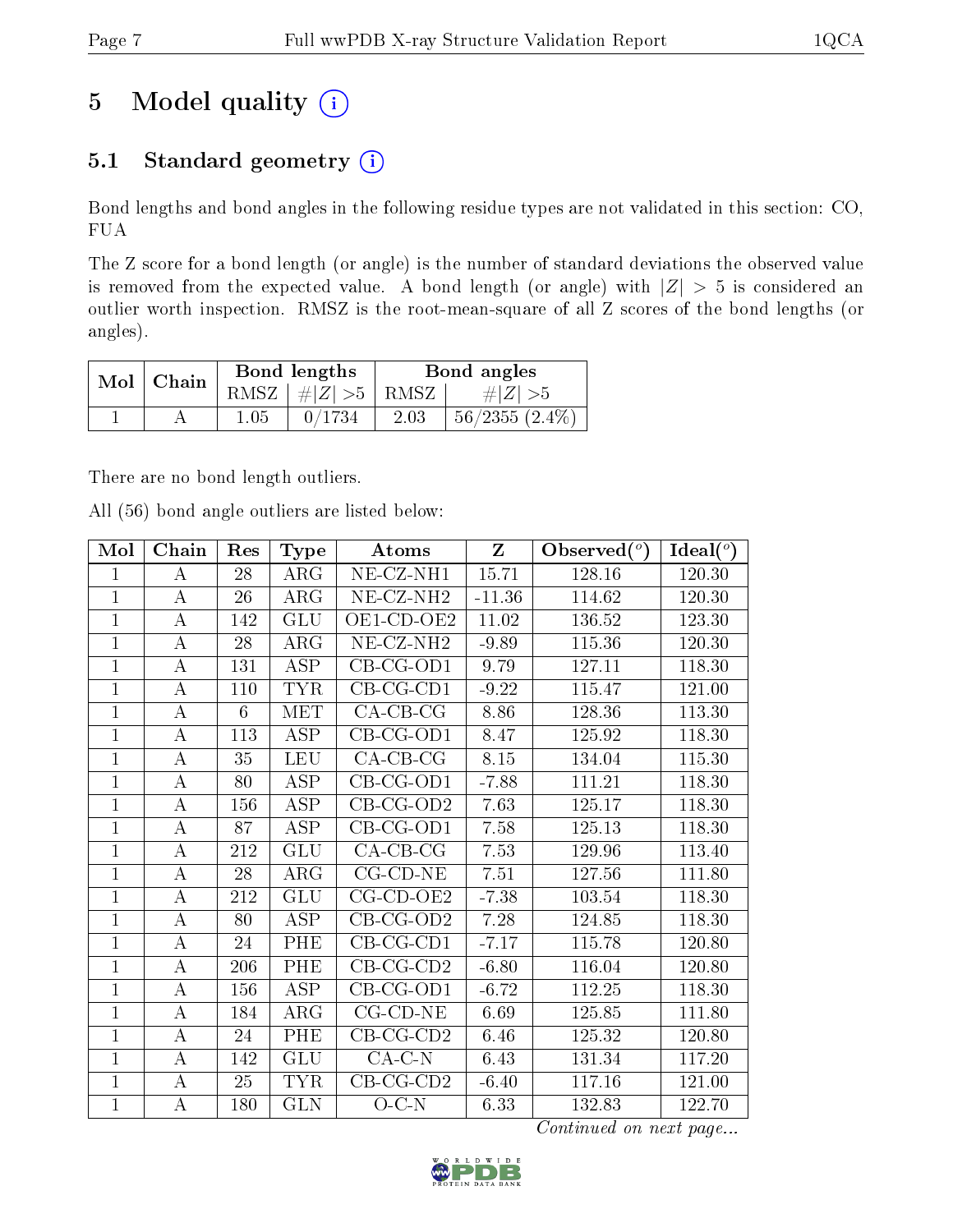| Mol            | Chain            | Res             | <b>Type</b>                    | Atoms                          | $\mathbf{Z}$ | Observed $(°)$ | Ideal $(°)$         |
|----------------|------------------|-----------------|--------------------------------|--------------------------------|--------------|----------------|---------------------|
| $\mathbf{1}$   | $\bf{A}$         | 26              | $\rm{ARG}$                     | $NE- CZ-NH1$                   | 6.32         | 123.46         | 120.30              |
| $\mathbf{1}$   | $\boldsymbol{A}$ | 218             | <b>LEU</b>                     | $CB-CA-C$                      | 6.28         | 122.13         | 110.20              |
| $\overline{1}$ | $\bf{A}$         | 56              | <b>TYR</b>                     | $CB$ -CG-CD1                   | $-6.20$      | 117.28         | 121.00              |
| $\overline{1}$ | $\boldsymbol{A}$ | 90              | <b>ASP</b>                     | $CB-CG-OD1$                    | $-6.12$      | 112.79         | 118.30              |
| $\overline{1}$ | $\boldsymbol{A}$ | 40              | <b>ASP</b>                     | $CB-CG-OD1$                    | 6.07         | 123.77         | $118.\overline{30}$ |
| $\overline{1}$ | $\boldsymbol{A}$ | 20              | $\overline{\text{GLU}}$        | $\overline{\text{CG-CD-OE1}}$  | $6.01\,$     | 130.33         | 118.30              |
| $\overline{1}$ | $\boldsymbol{A}$ | 56              | <b>TYR</b>                     | $CB-CG-CD2$                    | 5.98         | 124.59         | 121.00              |
| $\overline{1}$ | $\boldsymbol{A}$ | 134             | <b>LEU</b>                     | $CB-CA-C$                      | 5.83         | 121.28         | 110.20              |
| $\overline{1}$ | $\boldsymbol{A}$ | $\overline{7}$  | <b>ASN</b>                     | $O-C-N$                        | $-5.77$      | 113.47         | 122.70              |
| $\overline{1}$ | A                | 162             | $\overline{\text{VAL}}$        | $CA$ -CB-CG1                   | 5.74         | 119.50         | 110.90              |
| $\overline{1}$ | A                | 87              | $\overline{\text{ASP}}$        | $O-C-N$                        | 5.70         | 131.82         | 122.70              |
| $\mathbf{1}$   | $\boldsymbol{A}$ | 110             | <b>TYR</b>                     | $CB-CG-CD2$                    | 5.70         | 124.42         | 121.00              |
| $\overline{1}$ | $\boldsymbol{A}$ | 28              | $\rm{ARG}$                     | $O-C-N$                        | $-5.66$      | 113.64         | 122.70              |
| $\overline{1}$ | $\boldsymbol{A}$ | 74              | $\rm{ARG}$                     | $CD-NE- CZ$                    | 5.57         | 131.40         | 123.60              |
| $\overline{1}$ | $\bf{A}$         | $\overline{53}$ | <b>TYR</b>                     | $CB-CG-CD1$                    | 5.55         | 124.33         | 121.00              |
| $\overline{1}$ | A                | 61              | <b>TYR</b>                     | $\overline{\text{CB-CG-CD2}}$  | $-5.51$      | 117.69         | 121.00              |
| $\overline{1}$ | $\bf{A}$         | 34              | $\overline{\text{SER}}$        | $N$ -CA-CB                     | 5.46         | 118.69         | 110.50              |
| $\overline{1}$ | $\boldsymbol{A}$ | 81              | $\overline{\text{ASP}}$        | $N$ -CA-CB                     | 5.40         | 120.33         | 110.60              |
| $\mathbf{1}$   | $\boldsymbol{A}$ | 108             | $\overline{\text{C}}\text{YS}$ | $CB-CA-C$                      | 5.39         | 121.18         | 110.40              |
| $\overline{1}$ | $\boldsymbol{A}$ | 103             | PHE                            | $\overline{\text{CB-CG-CD1}}$  | 5.37         | 124.56         | 120.80              |
| $\overline{1}$ | А                | 121             | <b>TYR</b>                     | $\overline{\text{CB}}$ -CG-CD1 | $-5.25$      | 117.85         | 121.00              |
| $\overline{1}$ | $\boldsymbol{A}$ | $\overline{49}$ | $\overline{\text{ASP}}$        | $CB-CG-OD2$                    | $-5.22$      | 113.60         | 118.30              |
| $\mathbf{1}$   | $\boldsymbol{A}$ | 64              | ALA                            | $O-C-N$                        | $-5.19$      | 114.39         | 122.70              |
| $\mathbf{1}$   | $\boldsymbol{A}$ | 202             | $\overline{HIS}$               | $N$ -CA-CB                     | 5.19         | 119.94         | 110.60              |
| $\overline{1}$ | $\boldsymbol{A}$ | 135             | PHE                            | $CG-CD1-CE1$                   | 5.17         | 126.48         | 120.80              |
| $\mathbf{1}$   | $\boldsymbol{A}$ | 28              | $\rm{ARG}$                     | $\overline{CA-C-O}$            | $5.15\,$     | 130.92         | 120.10              |
| $\overline{1}$ | $\boldsymbol{A}$ | 99              | GLU                            | OE1-CD-OE2                     | $5.15\,$     | 129.48         | 123.30              |
| $\overline{1}$ | $\boldsymbol{A}$ | 212             | <b>GLU</b>                     | OE1-CD-OE2                     | 5.12         | 129.45         | 123.30              |
| $\overline{1}$ | А                | $\overline{39}$ | <b>ILE</b>                     | $CA$ -CB-CG <sub>2</sub>       | 5.09         | 121.09         | 110.90              |
| $\overline{1}$ | $\boldsymbol{A}$ | 164             | $\overline{ASN}$               | $O-C-N$                        | 5.08         | 130.83         | 122.70              |
| $\overline{1}$ | A                | 74              | $\rm{ARG}$                     | $NE$ -CZ-NH <sub>2</sub>       | 5.03         | 122.82         | 120.30              |
| $\overline{1}$ | $\boldsymbol{A}$ | 141             | PRO                            | $N$ -CA-CB                     | 5.01         | 109.31         | 103.30              |

Continued from previous page...

There are no chirality outliers.

There are no planarity outliers.

## 5.2 Too-close contacts  $(i)$

In the following table, the Non-H and H(model) columns list the number of non-hydrogen atoms and hydrogen atoms in the chain respectively. The H(added) column lists the number of hydrogen atoms added and optimized by MolProbity. The Clashes column lists the number of clashes within the asymmetric unit, whereas Symm-Clashes lists symmetry related clashes.

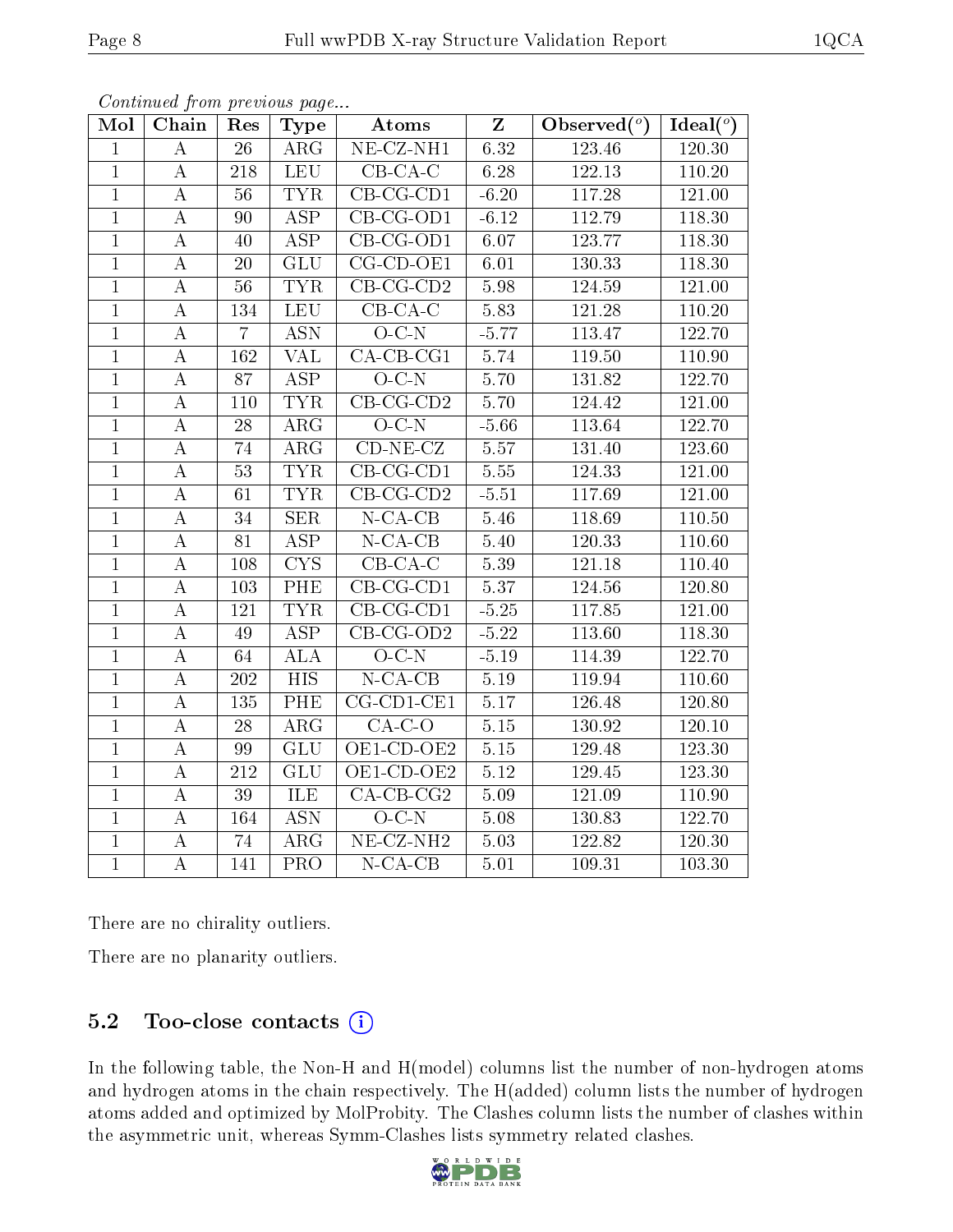|  |      |      | Mol   Chain   Non-H   H(model)   H(added)   Clashes   Symm-Clashes |
|--|------|------|--------------------------------------------------------------------|
|  | 1686 | 1579 |                                                                    |
|  |      |      |                                                                    |
|  |      |      |                                                                    |
|  |      |      |                                                                    |
|  | 1869 | 1626 |                                                                    |

The all-atom clashscore is defined as the number of clashes found per 1000 atoms (including hydrogen atoms). The all-atom clashscore for this structure is 13.

All (43) close contacts within the same asymmetric unit are listed below, sorted by their clash magnitude.

| Atom-1              | Atom-2              | Interatomic       | Clash         |
|---------------------|---------------------|-------------------|---------------|
|                     |                     | distance (Å)      | overlap $(A)$ |
| 3:A:221:FUA:O1      | 3:A:221:FUA:H201    | 1.77              | 0.84          |
| 3:A:221:FUA:H5      | 3:A:221:FUA:H202    | 1.65              | 0.77          |
| 1: A:146: PHE:CE1   | 3:A:221:FUA:H121    | 2.21              | 0.76          |
| 1:A:7:ASN:H         | 1: A: 7: ASN: HD22  | 1.34              | 0.75          |
| 1: A:168: PHE:HE1   | 3:A:221:FUA:H322    | 1.51              | 0.75          |
| 1: A:168: PHE:CE1   | 3:A:221:FUA:H322    | 2.29              | 0.67          |
| 3:A:221:FUA:H211    | 3:A:221:FUA:O2      | 1.98              | 0.63          |
| 3:A:221:FUA:O2      | 3:A:221:FUA:C29     | 2.46              | 0.62          |
| 3:A:221:FUA:O1      | 3:A:221:FUA:C20     | 2.48              | 0.62          |
| 1:A:7:ASN:N         | 1:A:7:ASN:HD22      | 1.99              | 0.60          |
| 1:A:151:PRO:HG3     | 4:A:320:HOH:O       | 2.03              | 0.58          |
| 1: A:146: PHE:CE1   | 3:A:221:FUA:H213    | 2.38              | 0.58          |
| 1:A:7:ASN:H         | 1: A: 7: ASN: ND2   | $\overline{2.01}$ | 0.58          |
| 3:A:221:FUA:H242    | 3:A:221:FUA:O4      | 2.05              | 0.55          |
| 1: A: 137: GLN: HG2 | 4:A:338:HOH:O       | 2.07              | 0.54          |
| 1:A:81:ASP:HB3      | 4:A:307:HOH:O       | 2.07              | 0.54          |
| 1: A:146:PHE:CD1    | 3: A:221: FUA: H121 | 2.43              | 0.53          |
| 1: A:146:PHE:CD1    | 3:A:221:FUA:H213    | 2.44              | 0.52          |
| 1:A:107:SER:HB2     | 1:A:144:HIS:HE1     | 1.76              | 0.51          |
| 1: A:86:TRP:CD2     | 1:A:143:ASN:HB3     | 2.46              | 0.51          |
| 1:A:119:VAL:HG23    | 4:A:294:HOH:O       | 2.11              | 0.50          |
| 1: A:99: GLU:H      | 1: A:99: GLU:CD     | 2.17              | 0.48          |
| 1: A:175:MET:HG2    | 1:A:189:LEU:HD12    | 1.97              | 0.47          |
| 1: A:39: ILE: HD11  | 1:A:207:ILE:HG23    | 1.96              | 0.47          |
| 1: A:16:TRP:HA      | 4: A: 335: HOH:O    | $\overline{2.16}$ | 0.46          |
| 1:A:130:SER:HB2     | 4:A:278:HOH:O       | 2.15              | 0.45          |
| 1:A:107:SER:CB      | 1:A:144:HIS:CE1     | 3.01              | 0.44          |
| 1:A:160:LEU:HD21    | 3:A:221:FUA:H181    | 2.00              | 0.44          |
| 3:A:221:FUA:O4      | 3:A:221:FUA:C24     | 2.66              | 0.44          |
| 1:A:160:LEU:HD21    | 3:A:221:FUA:C18     | 2.48              | 0.44          |

Continued on next page...

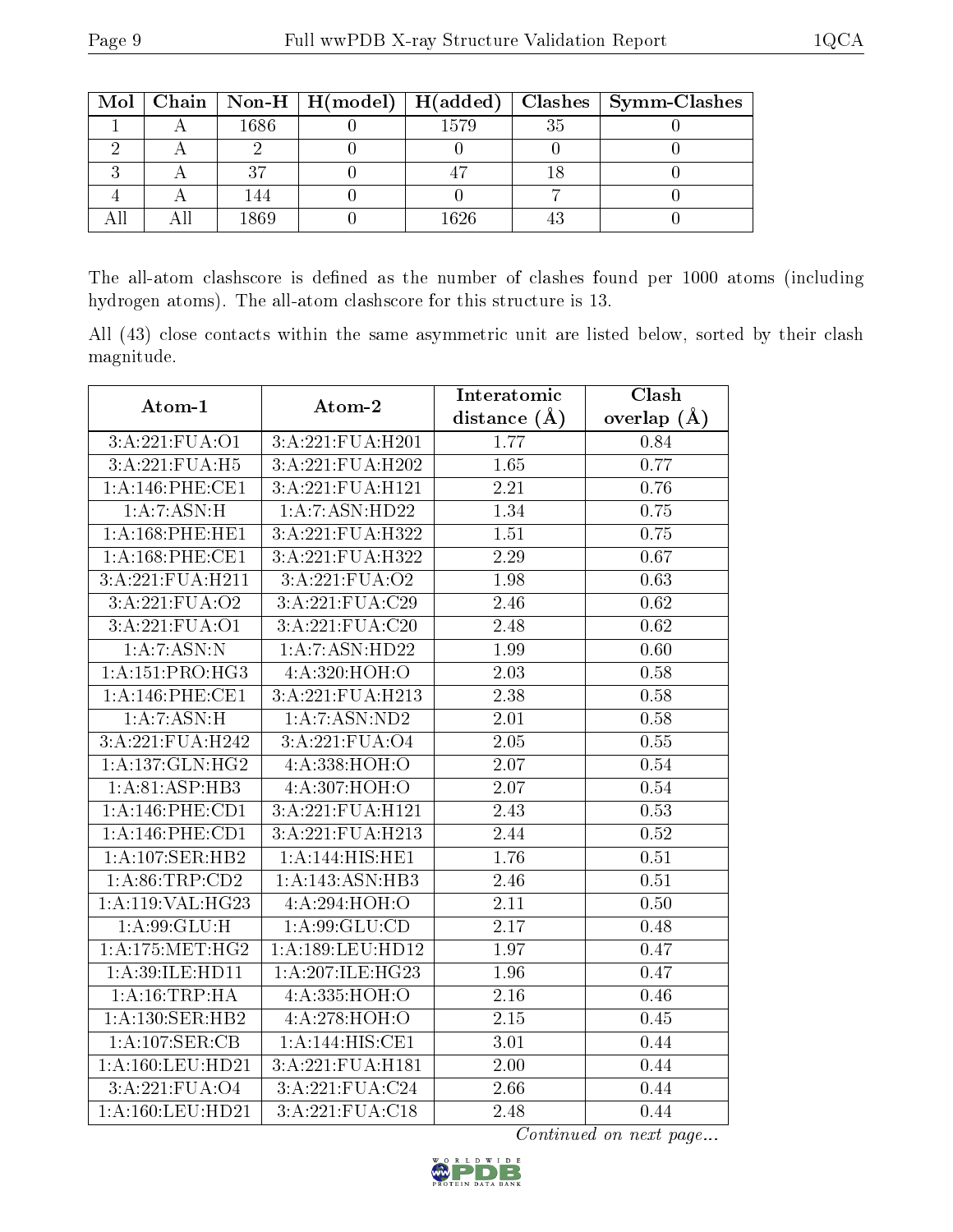| Atom-1              | Atom-2              | Interatomic<br>distance $(A)$ | Clash<br>overlap $(A)$ |
|---------------------|---------------------|-------------------------------|------------------------|
| 1:A:107:SER:HB2     | 1: A:144: HIS: CE1  | 2.53                          | 0.43                   |
| 1: A: 13: VAL: O    | 1: A: 13: VAL: HG12 | 2.18                          | 0.43                   |
| 1:A:48:LEU:HD21     | 1: A:58: VAL:HG21   | 1.99                          | 0.43                   |
| 1:A:168:PHE:HD2     | 4: A:308:HOH:O      | 2.02                          | 0.43                   |
| 1:A:107:SER:CB      | 1:A:144:HIS:HE1     | 2.31                          | 0.42                   |
| 3:A:221:FUA:01      | 3:A:221:FUA:H12     | 2.20                          | 0.42                   |
| 1: A:86:TRP:CE3     | 1: A:143: ASN:HB3   | 2.54                          | 0.42                   |
| 1: A: 160: LEU: CD2 | 3:A:221:FUA:H181    | 2.50                          | 0.42                   |
| 1:A:12:ASP:OD2      | 1: A:15: ASN:HB2    | 2.20                          | 0.41                   |
| 1:A:39:ILE:HD13     | 1: A:39: ILE: HA    | 1.77                          | 0.41                   |
| 1: A: 135: PHE: CD1 | 3:A:221:FUA:C28     | 3.04                          | 0.40                   |
| 1: A:209: ARG:NH1   | 1: A:212: GLU:OE1   | 2.54                          | 0.40                   |
| 1: A:93:PHE:HA      | 1: A:147: ILE: O    | 2.22                          | 0.40                   |

Continued from previous page...

There are no symmetry-related clashes.

## 5.3 Torsion angles  $(i)$

#### 5.3.1 Protein backbone (i)

In the following table, the Percentiles column shows the percent Ramachandran outliers of the chain as a percentile score with respect to all X-ray entries followed by that with respect to entries of similar resolution.

The Analysed column shows the number of residues for which the backbone conformation was analysed, and the total number of residues.

| Mol   Chain | $\boldsymbol{\mathrm{Analysed}}$        | Favoured   Allowed   Outliers   Percentiles |  |                                                                                    |
|-------------|-----------------------------------------|---------------------------------------------|--|------------------------------------------------------------------------------------|
|             | $207/213$ (97\%)   203 (98\%)   4 (2\%) |                                             |  | $\begin{array}{ c c c c c }\n\hline\n\multicolumn{1}{ c }{100} & 100\n\end{array}$ |

There are no Ramachandran outliers to report.

#### 5.3.2 Protein sidechains  $(i)$

In the following table, the Percentiles column shows the percent sidechain outliers of the chain as a percentile score with respect to all X-ray entries followed by that with respect to entries of similar resolution.

The Analysed column shows the number of residues for which the sidechain conformation was analysed, and the total number of residues.

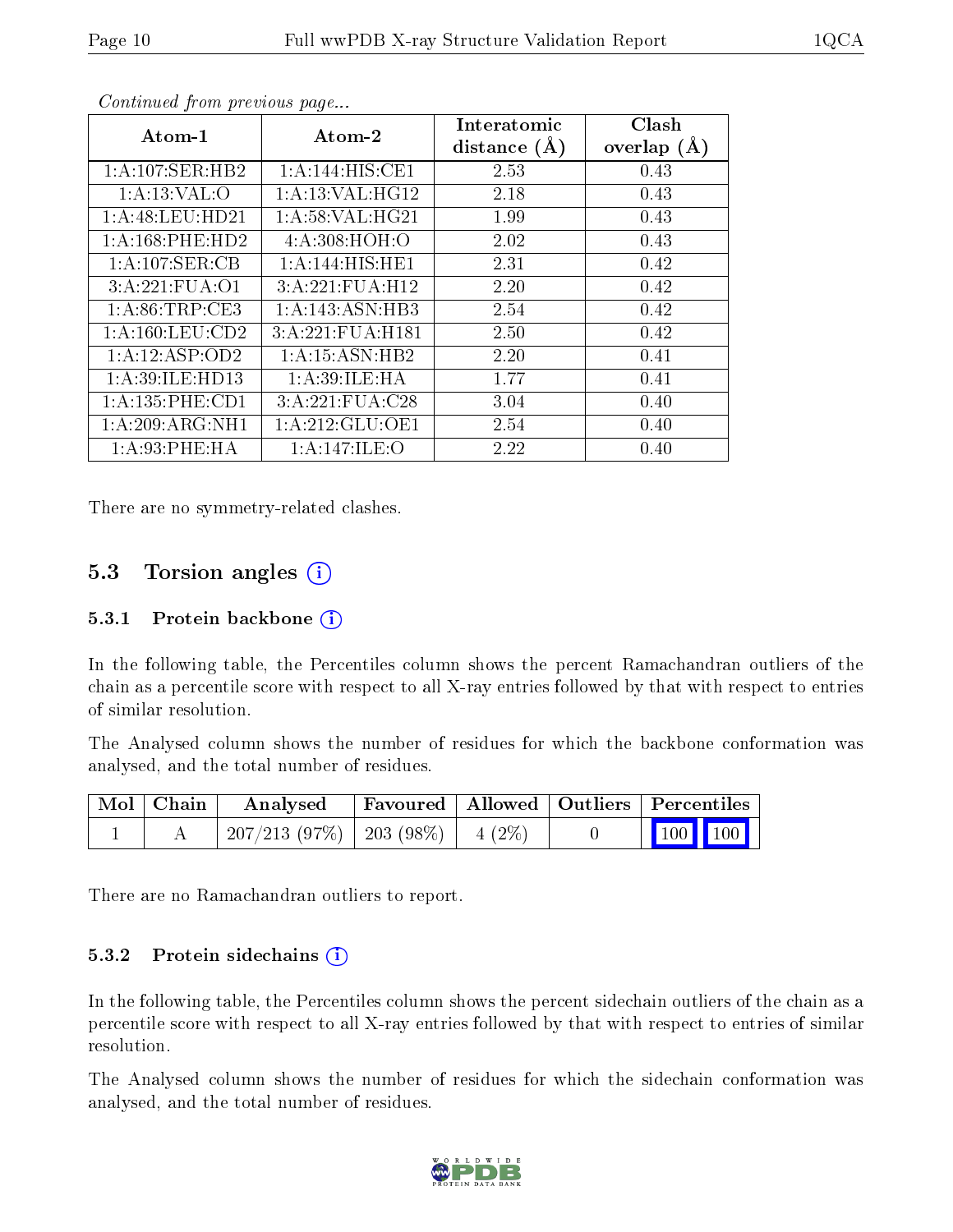| $\mid$ Mol $\mid$ Chain $\mid$ | Analysed Rotameric   Outliers   Percentiles                  |  |       |  |
|--------------------------------|--------------------------------------------------------------|--|-------|--|
|                                | $\mid$ 175/198 (88%) $\mid$ 166 (95%) $\mid$ 9 (5%) $\mid$ 1 |  | 24 29 |  |

All (9) residues with a non-rotameric sidechain are listed below:

| Mol | Chain | Res | Type       |
|-----|-------|-----|------------|
| 1   | А     | 7   | <b>ASN</b> |
| 1   | А     | 28  | $\rm{ARG}$ |
|     | А     | 35  | LEU        |
| 1   | A     | 45  | LYS        |
| 1   | А     | 81  | ASP        |
| 1   | А     | 123 | SER        |
| 1   | А     | 145 | LEU        |
|     |       | 152 | TRP        |
|     |       | 189 | LEU        |

Some sidechains can be flipped to improve hydrogen bonding and reduce clashes. All (3) such sidechains are listed below:

| Mol | Chain | Res | Type    |  |
|-----|-------|-----|---------|--|
|     |       |     |         |  |
|     |       | 144 | - 15    |  |
|     |       | -79 | ( 1 L P |  |

#### 5.3.3 RNA [O](https://www.wwpdb.org/validation/2017/XrayValidationReportHelp#rna)i

There are no RNA molecules in this entry.

#### 5.4 Non-standard residues in protein, DNA, RNA chains (i)

There are no non-standard protein/DNA/RNA residues in this entry.

#### 5.5 Carbohydrates (i)

There are no carbohydrates in this entry.

#### 5.6 Ligand geometry (i)

Of 3 ligands modelled in this entry, 2 are monoatomic - leaving 1 for Mogul analysis.

In the following table, the Counts columns list the number of bonds (or angles) for which Mogul statistics could be retrieved, the number of bonds (or angles) that are observed in the model and

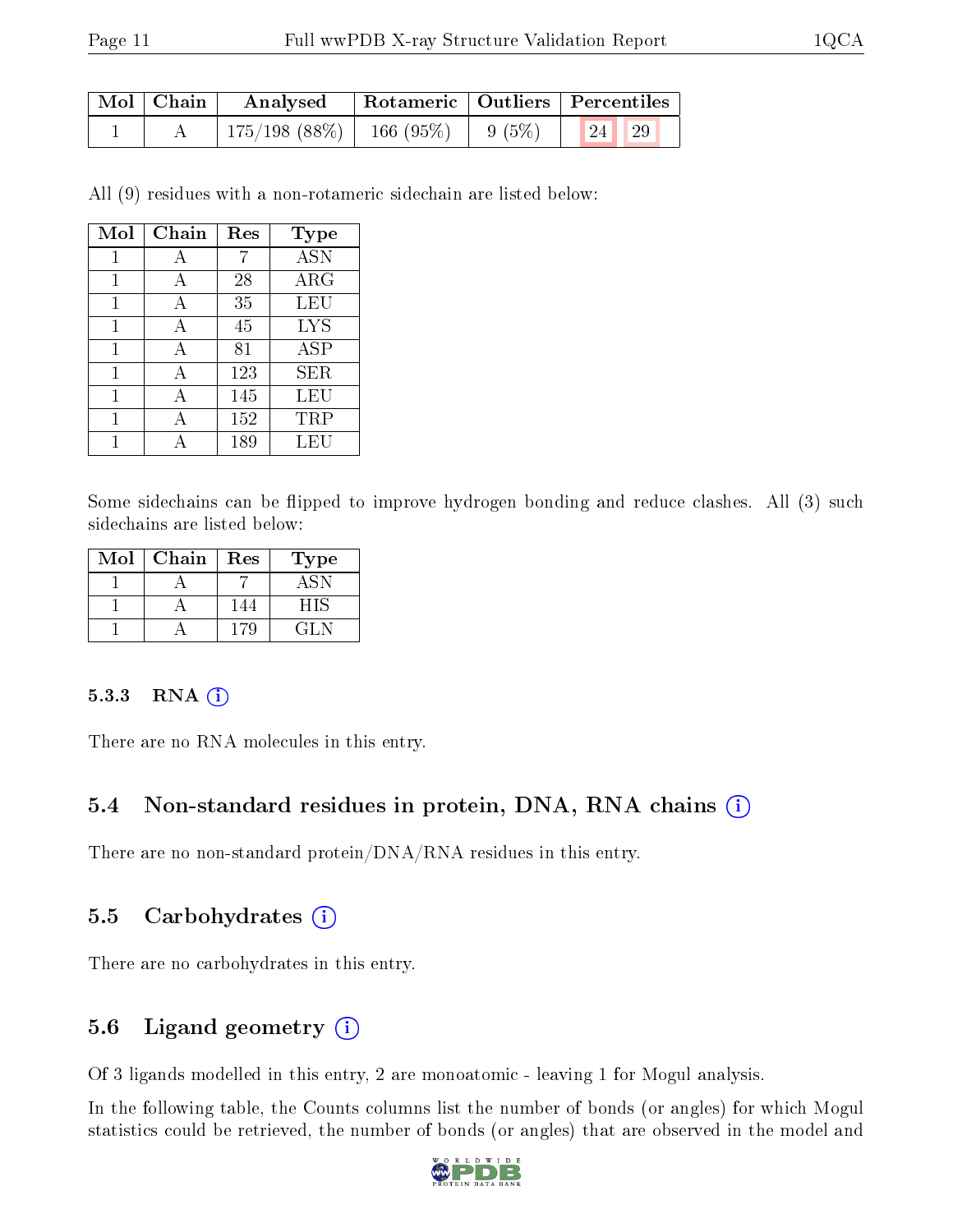the number of bonds (or angles) that are defined in the Chemical Component Dictionary. The Link column lists molecule types, if any, to which the group is linked. The Z score for a bond length (or angle) is the number of standard deviations the observed value is removed from the expected value. A bond length (or angle) with  $|Z| > 2$  is considered an outlier worth inspection. RMSZ is the root-mean-square of all Z scores of the bond lengths (or angles).

| Chain<br>Mol<br>Type | $\operatorname{Res}$ | $^{\shortmid}$ Link | Bond lengths |          |      | Bond angles     |          |                |           |
|----------------------|----------------------|---------------------|--------------|----------|------|-----------------|----------|----------------|-----------|
|                      |                      |                     |              | Counts   | RMSZ | $7 +  Z  > 2$ . | Counts   | RMSZ           | $\# Z $   |
| FUA                  |                      | 221                 | $\sim$       | 36,40,40 |      | $14(38\%)$      | 46,64,64 | $\boxed{2.59}$ | (16 (34%) |

In the following table, the Chirals column lists the number of chiral outliers, the number of chiral centers analysed, the number of these observed in the model and the number defined in the Chemical Component Dictionary. Similar counts are reported in the Torsion and Rings columns. '-' means no outliers of that kind were identified.

|     |     |        | Mol   Type   Chain   Res   Link   Chirals | Torsions                     | $\perp$ Rings |
|-----|-----|--------|-------------------------------------------|------------------------------|---------------|
| FUA | 221 | $\sim$ | $\sim$                                    | $\frac{3/11/92/92}{9/4/4/4}$ |               |

| Mol | Chain            | Res | <b>Type</b> | Atoms     | Z       | Observed $(A)$ | Ideal(A) |
|-----|------------------|-----|-------------|-----------|---------|----------------|----------|
| 3   | А                | 221 | FUA         | $C9-C11$  | 5.10    | 1.61           | 1.54     |
| 3   | А                | 221 | FUA         | $C13-C17$ | $-4.23$ | 1.46           | 1.52     |
| 3   | A                | 221 | <b>FUA</b>  | $C28-C26$ | 4.04    | 1.61           | 1.50     |
| 3   | A                | 221 | <b>FUA</b>  | $C10-C5$  | $-3.96$ | 1.48           | 1.56     |
| 3   | А                | 221 | <b>FUA</b>  | $C20-C8$  | $-3.60$ | 1.47           | 1.54     |
| 3   | $\boldsymbol{A}$ | 221 | <b>FUA</b>  | $C4-C5$   | $-2.87$ | 1.49           | 1.54     |
| 3   | A                | 221 | <b>FUA</b>  | $C27-C26$ | 2.83    | 1.58           | 1.50     |
| 3   | A                | 221 | <b>FUA</b>  | $C25-C26$ | $-2.76$ | 1.24           | 1.32     |
| 3   | A                | 221 | <b>FUA</b>  | $C4-C3$   | 2.65    | 1.61           | 1.53     |
| 3   | А                | 221 | <b>FUA</b>  | $C15-C14$ | $-2.47$ | 1.49           | 1.54     |
| 3   | A                | 221 | <b>FUA</b>  | $C14-C8$  | 2.33    | 1.63           | 1.59     |
| 3   | А                | 221 | <b>FUA</b>  | $C18-C4$  | $-2.12$ | 1.49           | 1.53     |
| 3   | A                | 221 | <b>FUA</b>  | $C32-C31$ | $-2.11$ | 1.42           | 1.49     |
| 3   | А                | 221 | <b>FUA</b>  | $C10-C9$  | 2.02    | 1.60           | 1.57     |

All (14) bond length outliers are listed below:

All (16) bond angle outliers are listed below:

| Mol | Chain | Res | Type       | Atoms                                            | Z       | Observed $(°)$ | $Ideal(^o)$ |
|-----|-------|-----|------------|--------------------------------------------------|---------|----------------|-------------|
| 3   |       | 221 | FUA        | $C18-C4-C3$                                      | $-7.31$ | 102.41         | 111.36      |
| 3   |       | 221 | FU A       | $C28-C26-C27$                                    | $-715$  | 98.81          | 114.60      |
| 3   |       | 221 | <b>FUA</b> | $C27-C26-C25$                                    | 5.76    | 139.29         | 122.65      |
| 3   |       | 221 | FUA        | C <sub>21</sub> -C <sub>14</sub> -C <sub>8</sub> | 5.66    | 117.50         | 112.27      |
| 3   |       | 221 | FUA        | $C19-C10-C5$                                     | $-4.51$ | 104.96         | 111.18      |

Continued on next page...

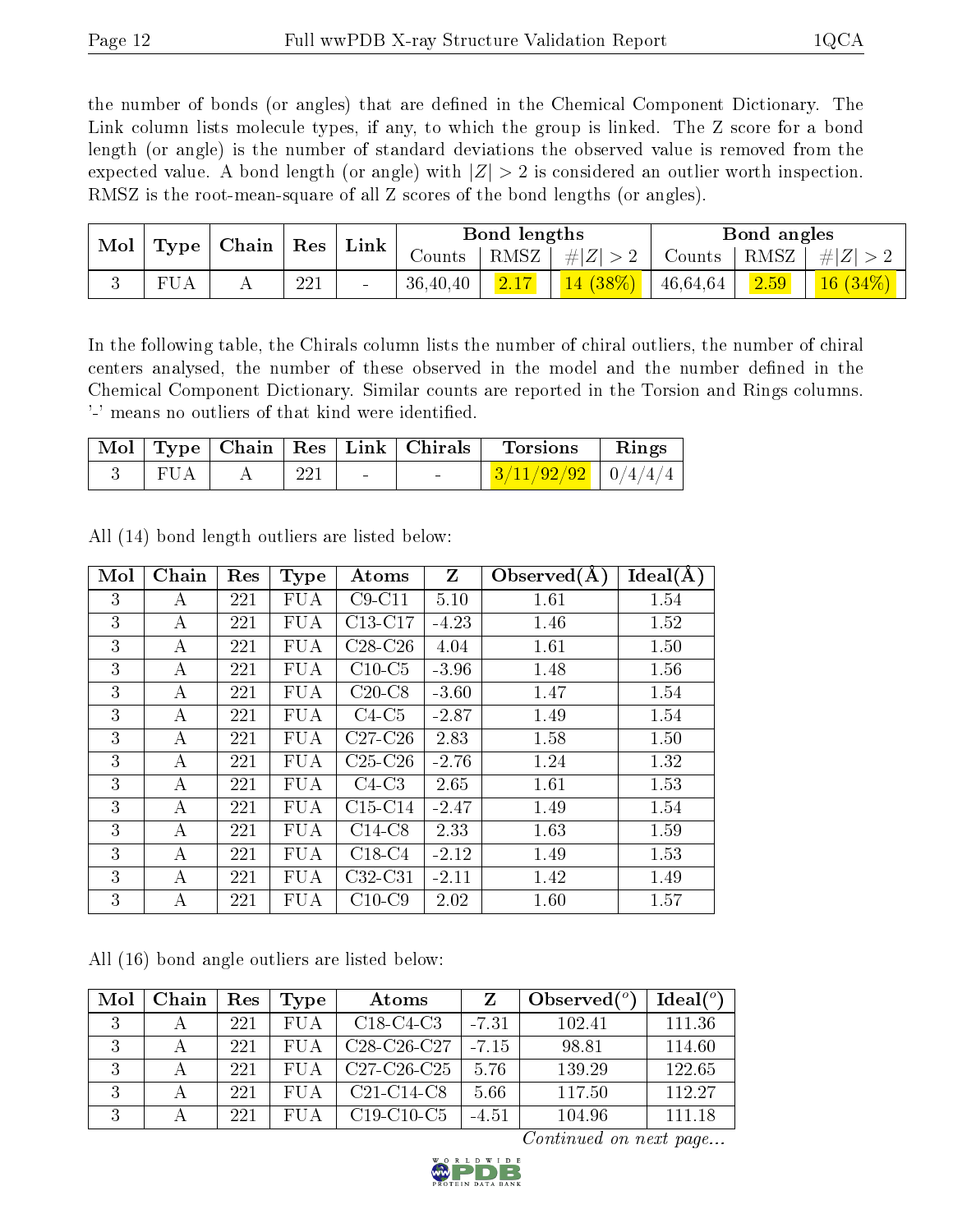| Continued from previous page |       |     |             |                                                  |         |                |             |  |  |  |
|------------------------------|-------|-----|-------------|--------------------------------------------------|---------|----------------|-------------|--|--|--|
| Mol                          | Chain | Res | <b>Type</b> | Atoms                                            | Z       | Observed $(°)$ | Ideal $(°)$ |  |  |  |
| 3                            | А     | 221 | <b>FUA</b>  | $C6-C5-C10$                                      | 4.49    | 117.25         | 111.65      |  |  |  |
| 3                            | А     | 221 | <b>FUA</b>  | O <sub>2</sub> -C <sub>16</sub> -C <sub>17</sub> | $-3.54$ | 97.74          | 108.43      |  |  |  |
| 3                            | А     | 221 | <b>FUA</b>  | $C18-C4-C5$                                      | 3.44    | 117.89         | 113.04      |  |  |  |
| 3                            | А     | 221 | FUA         | $C21-C14-C13$                                    | $-2.91$ | 105.52         | 112.96      |  |  |  |
| 3                            | А     | 221 | FUA         | $C23-C24-C25$                                    | 2.77    | 120.99         | 111.88      |  |  |  |
| 3                            | А     | 221 | <b>FUA</b>  | $C5-C10-C9$                                      | 2.72    | 114.52         | 108.09      |  |  |  |
| 3                            | А     | 221 | <b>FUA</b>  | $C8-C9-C10$                                      | $-2.53$ | 113.74         | 116.34      |  |  |  |
| 3                            | А     | 221 | <b>FUA</b>  | $C1-C2-C3$                                       | 2.50    | 116.56         | 111.72      |  |  |  |
| 3                            | A     | 221 | <b>FUA</b>  | $C21-C14-C15$                                    | $-2.48$ | 101.99         | 108.95      |  |  |  |
| 3                            | А     | 221 | <b>FUA</b>  | $O1-C11-C9$                                      | $-2.44$ | 104.58         | 111.19      |  |  |  |
| 3                            | А     | 221 | <b>FUA</b>  | $C7-C6-C5$                                       | 2.01    | 116.61         | 113.11      |  |  |  |

Continued from previous page

There are no chirality outliers.

All (3) torsion outliers are listed below:

| Mol | Chain   $\text{Res}$   $\text{Type}$ |     |       | <b>Atoms</b>                                                              |
|-----|--------------------------------------|-----|-------|---------------------------------------------------------------------------|
|     |                                      | 221 | FUA – | $\pm$ C17-C22-C23-C24                                                     |
|     |                                      | 221 | FUA – | $\mid$ C <sub>29</sub> -C <sub>22</sub> -C <sub>23</sub> -C <sub>24</sub> |
|     |                                      | 221 | FUA-  | $\sqrt{C23-C24-C25-C26}$                                                  |

There are no ring outliers.

1 monomer is involved in 18 short contacts:

|  |            | Mol   Chain   Res   Type   Clashes   Symm-Clashes |
|--|------------|---------------------------------------------------|
|  | -221   FUA |                                                   |

The following is a two-dimensional graphical depiction of Mogul quality analysis of bond lengths, bond angles, torsion angles, and ring geometry for all instances of the Ligand of Interest. In addition, ligands with molecular weight > 250 and outliers as shown on the validation Tables will also be included. For torsion angles, if less then 5% of the Mogul distribution of torsion angles is within 10 degrees of the torsion angle in question, then that torsion angle is considered an outlier. Any bond that is central to one or more torsion angles identified as an outlier by Mogul will be highlighted in the graph. For rings, the root-mean-square deviation (RMSD) between the ring in question and similar rings identified by Mogul is calculated over all ring torsion angles. If the average RMSD is greater than 60 degrees and the minimal RMSD between the ring in question and any Mogul-identified rings is also greater than 60 degrees, then that ring is considered an outlier. The outliers are highlighted in purple. The color gray indicates Mogul did not find sufficient equivalents in the CSD to analyse the geometry.

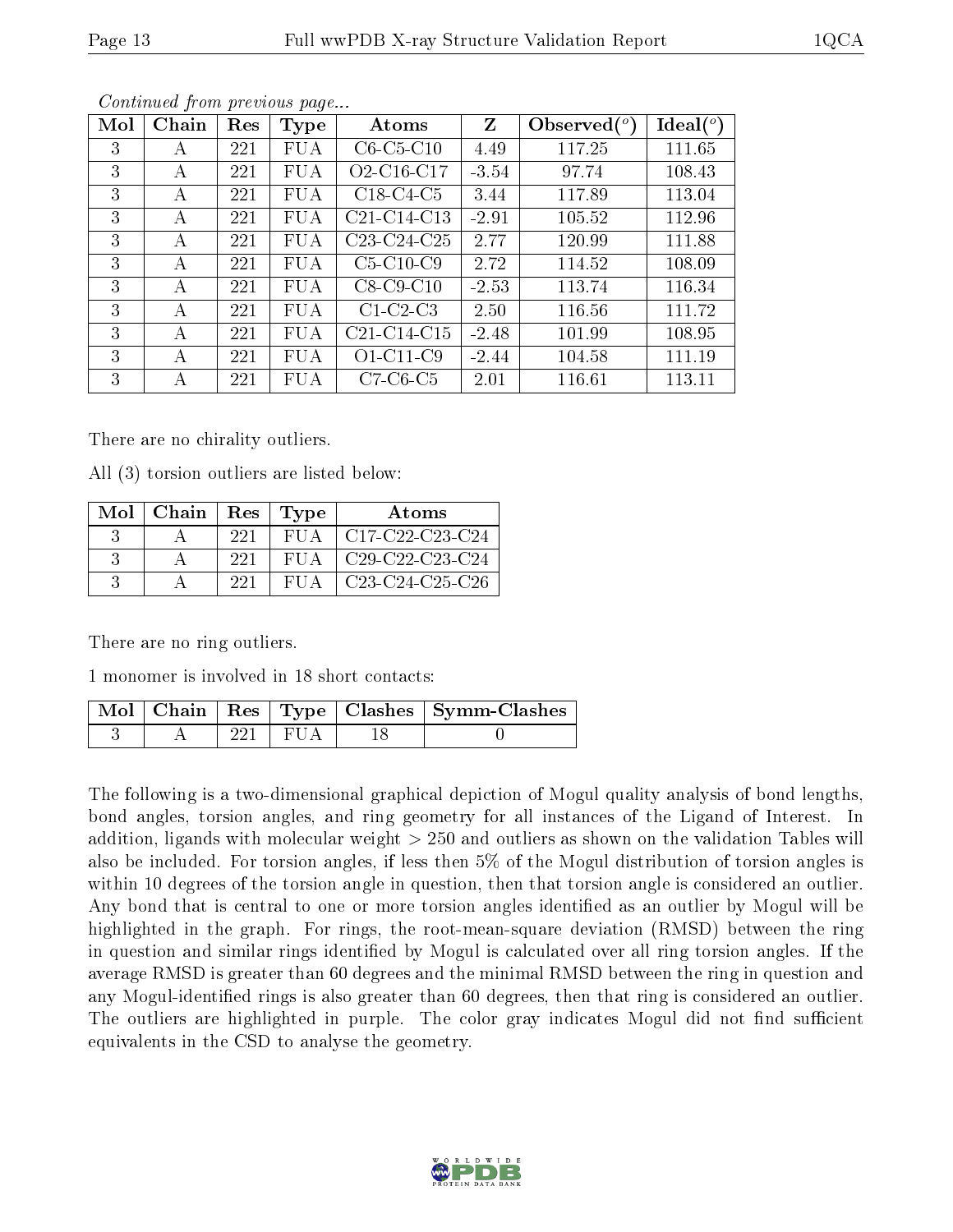

# 5.7 [O](https://www.wwpdb.org/validation/2017/XrayValidationReportHelp#nonstandard_residues_and_ligands)ther polymers (i)

There are no such residues in this entry.

# 5.8 Polymer linkage issues (i)

There are no chain breaks in this entry.